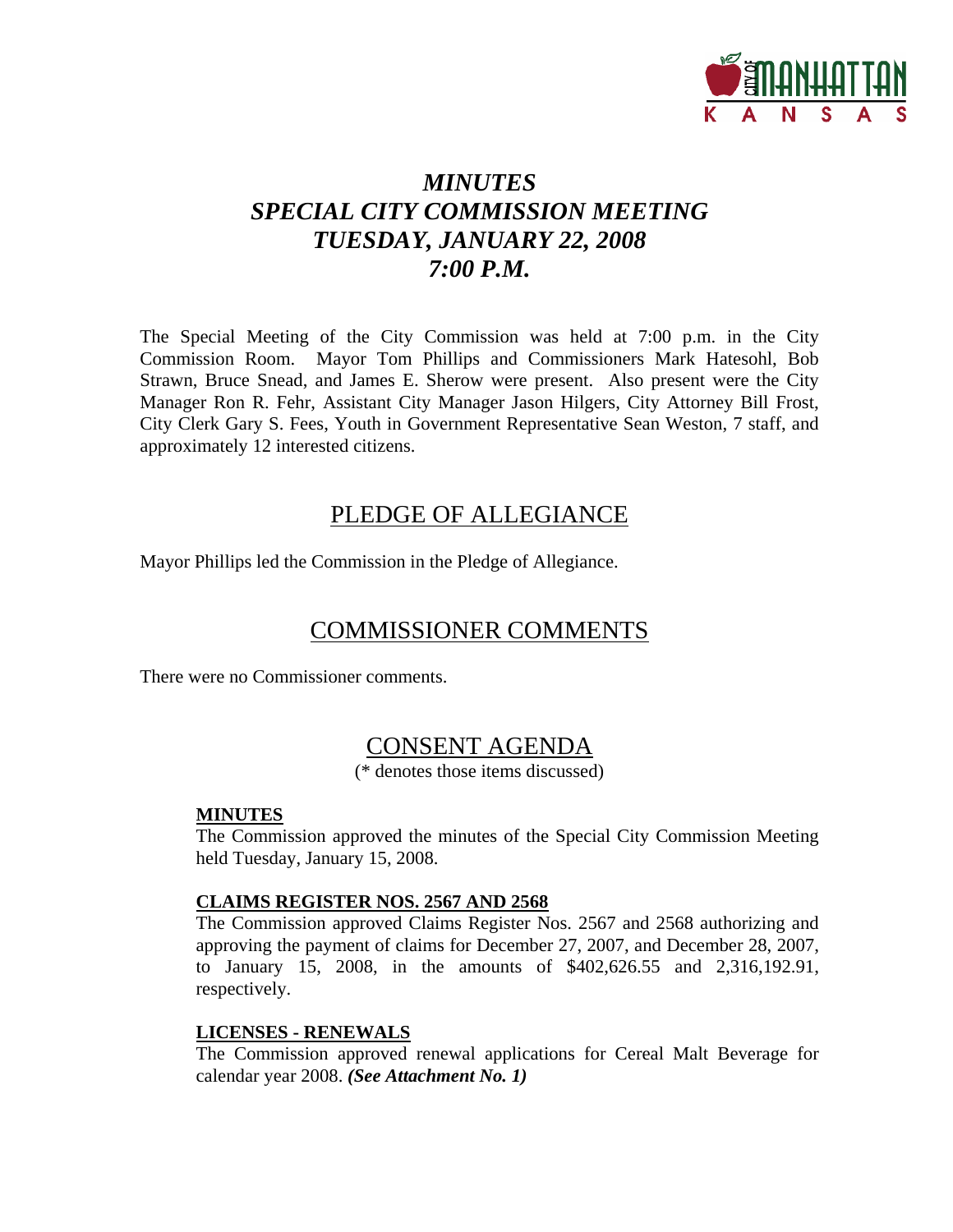# CONSENT AGENDA *(CONTINUED)*

#### **\* FIRST READING – SECOND AMENDMENT – KDHE LOAN AGREEMENT - WASTEWATER TREATMENT PLANT EXPANSION AND UPGRADE PROJECT (SP0705)**

Dale Houdeshell, Director of Public Works, provided additional information on the loan amount with KDHE.

The Commission approved the first reading of an ordinance authorizing the execution of a second amendment to the loan agreement between the City of Manhattan and the State of Kansas, acting by and through the Kansas Department of Health and Environment, for the purpose of increasing the loan amount from the Kansas Water Pollution Control Revolving Loan Fund in the additional amount of \$610,639.00, to fully fund the engineering phase of the Wastewater Treatment Plant Expansion and Upgrade Project (SP0705).

#### **AMENDMENT – ENGINEERING SERVICES – WASTEWATER TREATMENT PLANT UPGRADE AND EXPANSION PROJECT (SP0705)**

The Commission authorized the Mayor and City Clerk to execute an amendment to the agreement with Carollo Engineers, of Overland Park, Kansas, for engineering services for the Wastewater Treatment Plant Upgrade and Expansion Project (SP0705) to include the necessary KPWCRF regulations.

### **\* FIRST READING – KDHE LOAN AGREEMENT – WATER TREATMENT PLANT AND WELLFIELD IMPROVEMENTS PROJECT (WA0611)**

Ron Fehr, City Manager, and Dale Houdeshell, Director of Public Works, responded to questions on the loan agreement.

The Commission approved the first reading of an ordinance authorizing the execution of a loan agreement between the City of Manhattan, Kansas, and the State of Kansas, acting by and through the Kansas Department of Health and Environment for the purpose of obtaining a loan from the Kansas Public Water Supply Loan Program to fund the Water Treatment Plant and Wellfield Improvements Project.

### **RESOLUTION NO. 012208-A – ADOPT – RILEY COUNTY ECONOMIC DEVELOPMENT 2008-2011 STRATEGIC PLAN**

The Commission approved Resolution No. 012208-A adopting the updated Riley County Economic Development Strategic Plan for 2008-2011.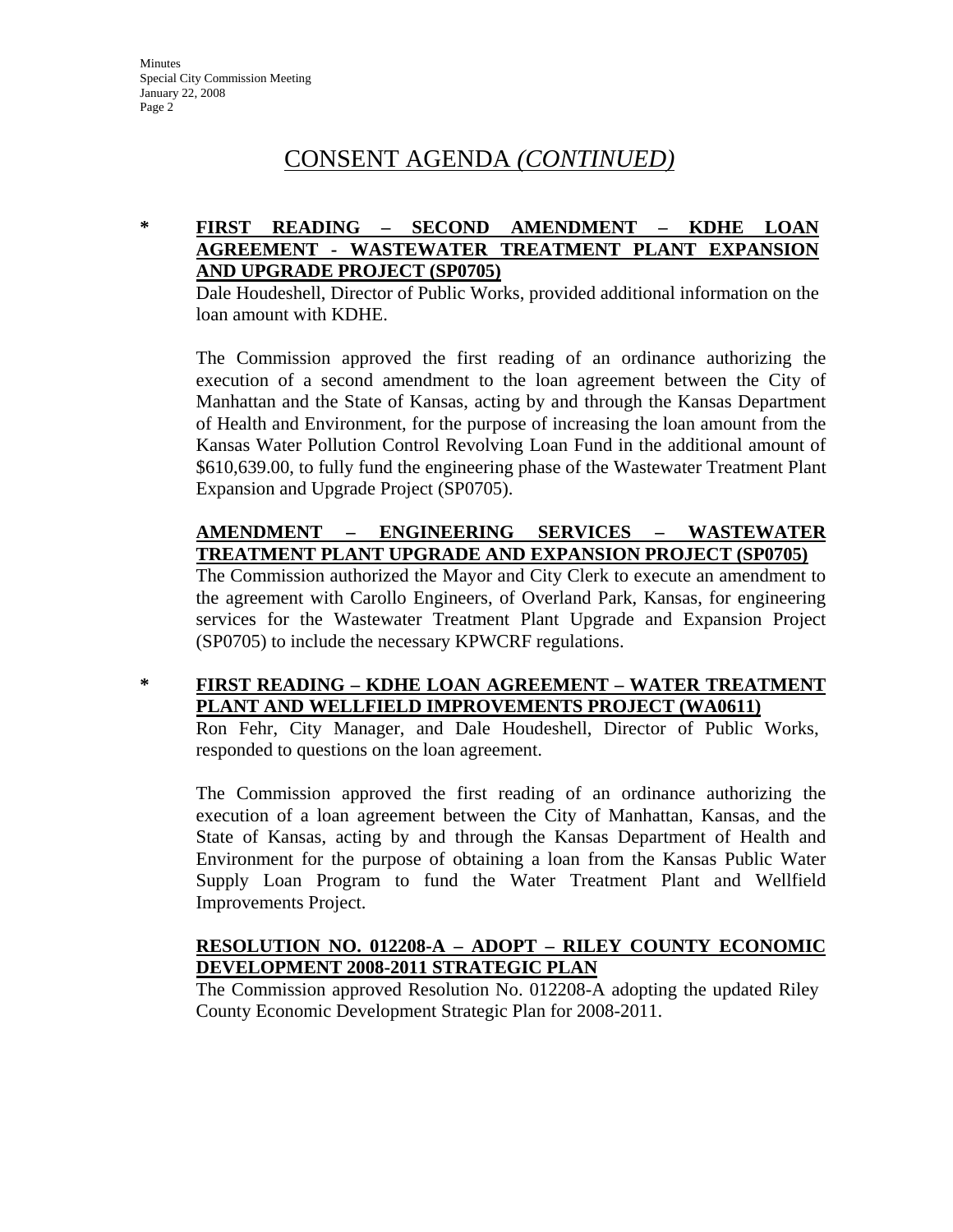## CONSENT AGENDA *(CONTINUED)*

#### **\* SET PUBLIC HEARING DATE – LEVY – SPECIAL ASSESSMENTS (GOB 2008A)**

Bernie Hayen, Director of Finance, responded to questions from the Commission regarding the City's bond rating, benefit districts, and special assessment financing.

Ron Fehr, City Manager, responded to questions on the Grand Mere improvements and provided additional information on the role of special assessments.

The Commission set February 5, 2008, as the date to hold the public hearing levying special assessments against the benefiting property in the following thirty-nine (39) projects, which have been completed: *Grand Mere Village – Street (ST0528); Stone Pointe Addition, Unit One – Sanitary Sewer (SS0605) and Street (ST0611); Western Hills Addition, Unit Thirteen – Street (ST0604); Kimball Townhomes – Street (ST0622); Daisy Meadow – Sanitary Sewer (SS0620), Street (ST0624), and Water (WA0623); Eureka Addition – Sanitary Sewer (SS0607) and Water (WA0610); Four Winds Village, Block Two – Sanitary Sewer (SS0601), Street (ST0603), and Water (WA0602); Prairie Lakes Addition, Unit Three – Sanitary Sewer (SS0617) and Water (WA0619); Stone Pointe Addition, Unit One, Phase Two – Sanitary Sewer (SS0614), Street (ST0617), and Water (WA0616); Cedar Glen Addition – Stormwater (SM0602), Sanitary Sewer (SS0615), and Water (WA0617); Grand Vista Addition, Unit One – Sanitary Sewer (SS0519), Street (ST0527), and Water (WA0520); Grand Mere Vanesta, Unit Two – Sanitary Sewer (SS0623) and Water (WA0627); Lee Mill Heights Addition, Unit Three – Stormwater (SM0604), Sanitary Sewer (SS0622), Street (ST0626), and Water (WA0625); Miller Ranch Addition, Unit Three, Phase Two – Sanitary Sewer (SS0610) and Water (WA0612); Stone Pointe Addition, Unit Two – Sanitary Sewer (SS0624) and Water (WA0628); Heritage Square – US-24 & Traffic Signals (ST0702); Heritage Square – External Waterline (WA0614); and Heritage Square South – Sanitary Sewer (SS0612), Street (ST0616), and Water (WA0613).* 

#### **CHANGE ORDER NO. 1 – PRAIRIE LAKES, UNIT III – STREET IMPROVEMENTS (ST0619)**

Item was been removed from the agenda at the request of the developer.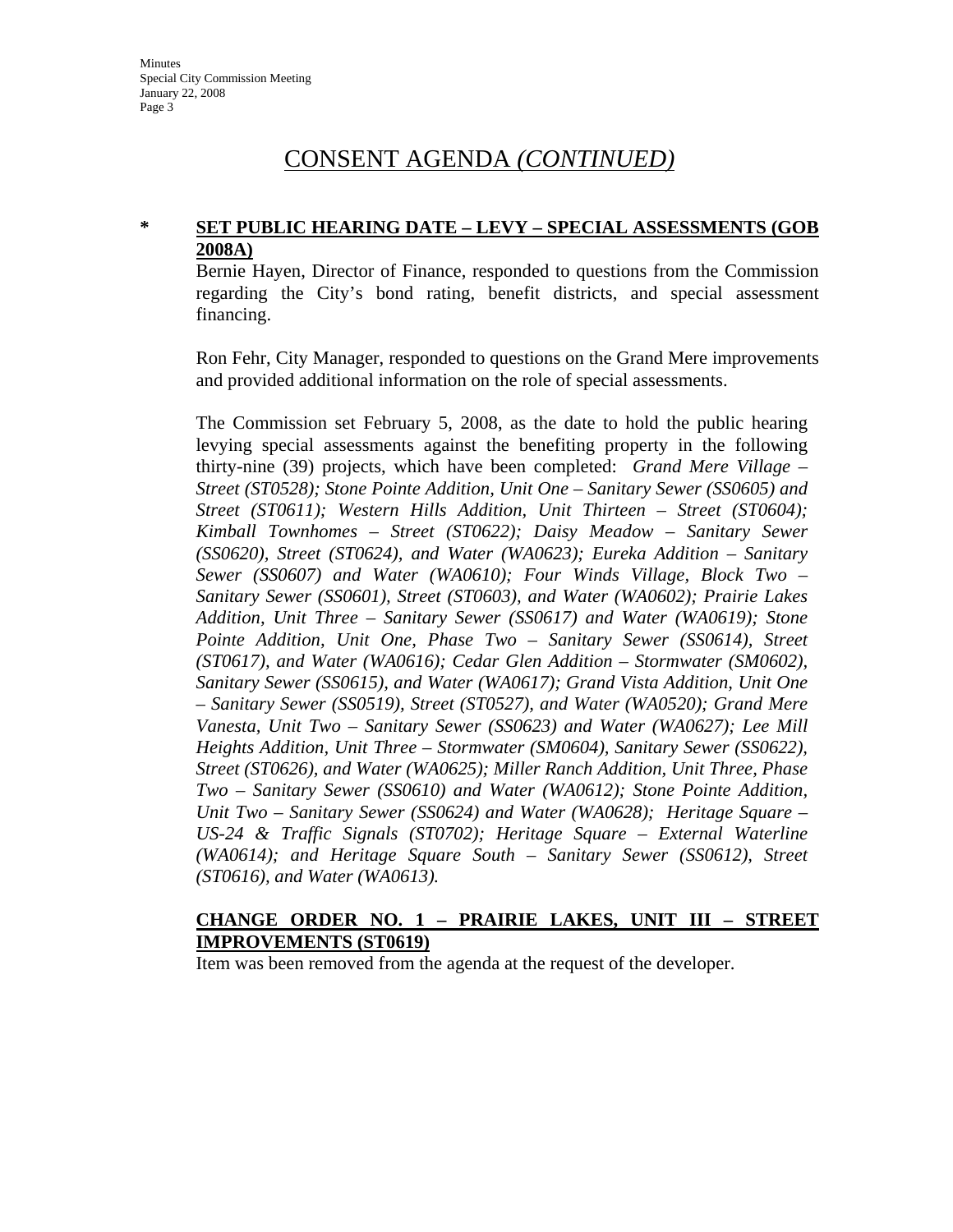# CONSENT AGENDA *(CONTINUED)*

### **AWARD CONTRACT - 2008-2009 UTILITY CUT STREET REPAIRS (WA0801)**

The Commission accepted the Engineer's Estimate in the amount of \$235,840.00 and awarded a construction contract in the amount of \$187,316.25 to Manhattan Trenching, Inc., of Manhattan, Kansas, for the 2008-2009 Utility Cut Street Repairs (WA0801).

### **AMENDMENT – ENGINEERING SERVICES – POYNTZ AVENUE ODOR CONTROL INVERTED SIPHON (SP0702)**

The Commission authorized the Mayor and City Clerk to execute an amendment to the agreement with Camp Dresser and McKee, Inc., of Wichita, Kansas, for Engineering Services for an Odor Control System for the Poyntz Avenue Sanitary Sewer Collection System Inverted Siphon (SP0702).

#### **OUTSIDE CITY WATER SERVICES AGREEMENT – 2951 CASEMENT ROAD**

The Commission authorized the Mayor and City Clerk to execute an agreement permitting connection to the City of Manhattan's public water supply system, by Neal and Janet Swander, for the real estate located at 2951 Casement Road, Riley County, Kansas.

#### **BOARD APPOINTMENTS**

The Commission approved appointments by Mayor Phillips to various boards and committees of the City.

#### *Cemetery Board*

Appointment of Deborah Saroff, 1906 Leavenworth Street, to a three-year term. Ms. Saroff's term begins immediately and will expire on December 31, 2010.

#### *City/University Special Projects Fund Committee*

Appointment of Jo Brunner, 304 South Delaware Avenue, to a two-year (Citizen) term. Ms. Brunner's term begins immediately and will expire on June 30, 2009.

#### *Downtown Business Improvement District Advisory Board*

Re-appointment of Evan Grier, 418 Poyntz Avenue, to a two-year term. Mr. Grier's term begins immediately and will expire on December 31, 2009.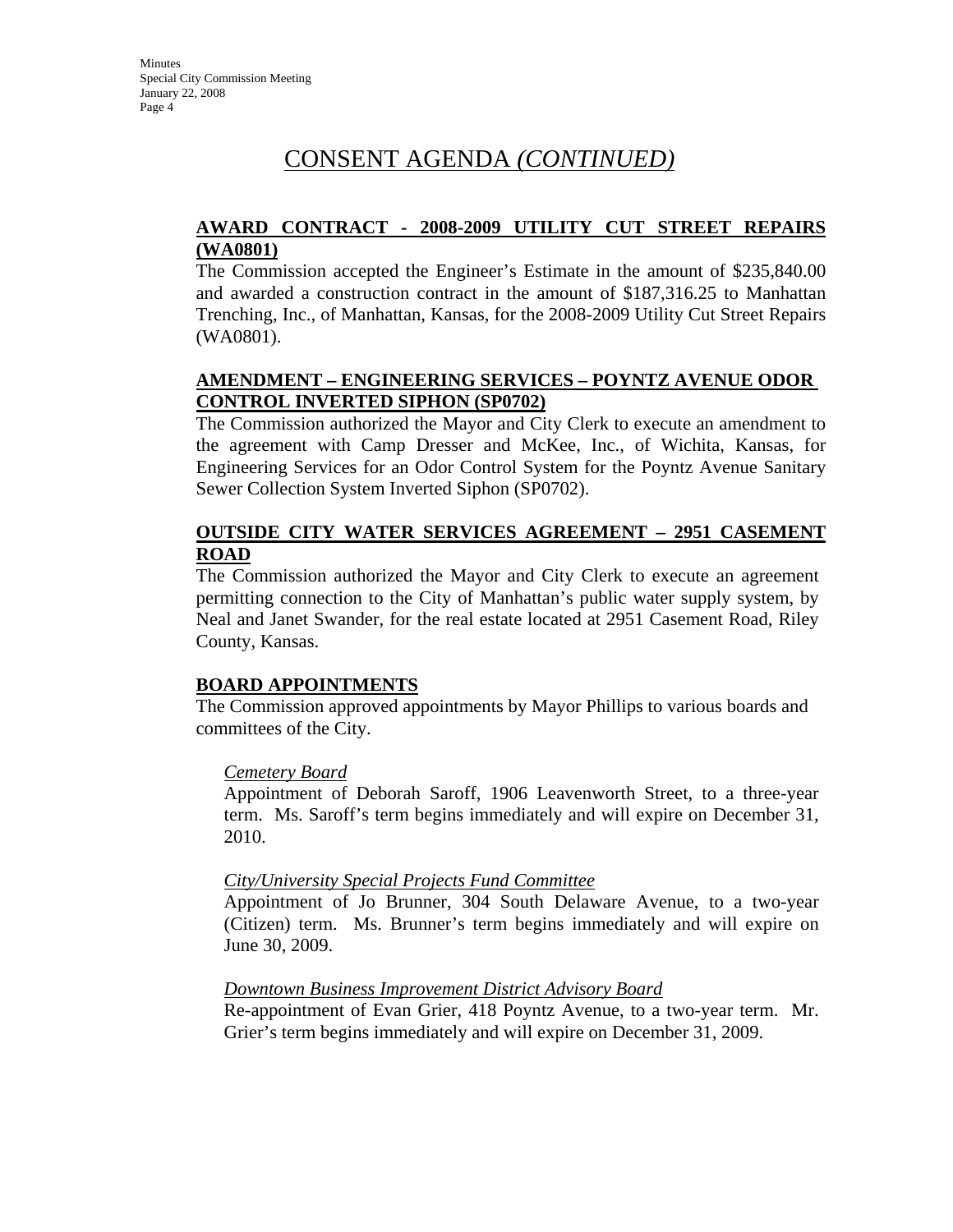**Minutes** Special City Commission Meeting January 22, 2008 Page 5

## CONSENT AGENDA *(CONTINUED)*

#### **BOARD APPOINTMENTS** *(CONTINUED)*

*Special Alcohol Funds Advisory Committee*

Appointment of Tiffany Parker, 1833 Concord Lane, to a three-year term. Ms. Parker's term begins immediately and will expire on December 31, 2010.

Appointment of Christine Robinson, 3000 Tuttle Creek Boulevard, # 331, to a three-year term. Ms. Robinson's term begins immediately and will expire on December 31, 2010.

Mayor Phillips welcomed Sean Weston, Youth in Government representative.

After discussion, Commissioner Hatesohl moved to approve the consent agenda, as read. Commissioner Snead seconded the motion. On a roll call vote, motion carried 5-0.

# GENERAL AGENDA

#### **UPDATE – SET JUST COMPENSATION - US 24 AND MARLATT AVENUE PROJECT (ST0612)**

Rob Ott, City Engineer, introduced the item.

Nathan Bergman, Bartlett and West, presented additional information on the traffic analysis, alignment considerations, drainage analysis, pedestrian flow, future improvements, and the proposed schedule. He then responded to questions from the Commission.

Rob Ott, City Engineer, responded to questions from the Commission regarding commercial activity being considered at this location and if the Kansas Department of Transportation would allow further curb cuts on US 24.

Nathan Bergman, Bartlett and West, and Rob Ott, City Engineer, provided additional information on the pedestrian underpass, sight issues, and maintenance responsibilities, and responded to questions about the Linear Trail.

Ron Fehr, City Manager, and Rob Ott, City Engineer, discussed costs of the project and provided the Commission with an estimated city share of the overall project.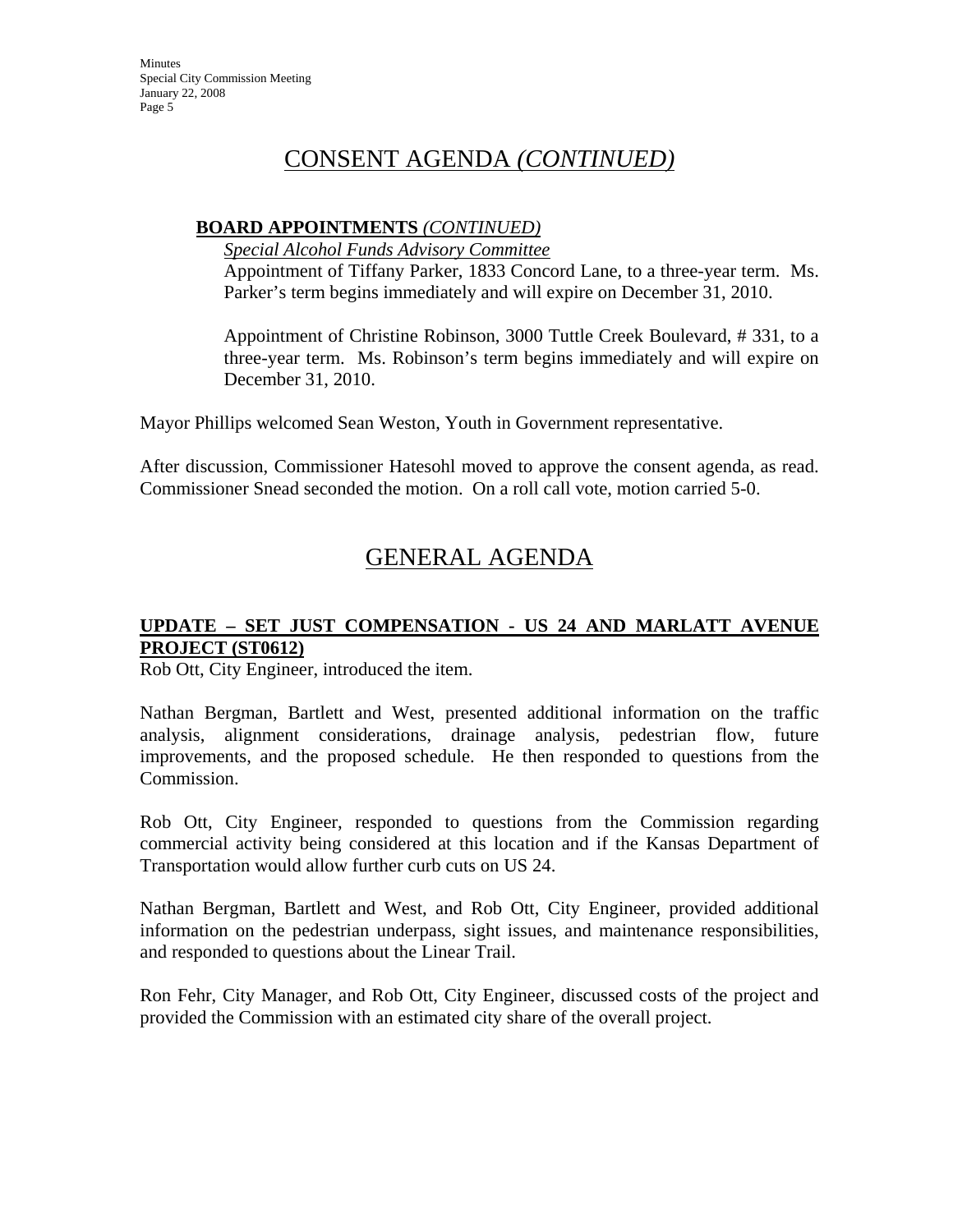Minutes Special City Commission Meeting January 22, 2008 Page 6

## GENERAL **AGENDA** *(CONZWZJED)*

#### **UPDATE** - **SET JUST COMPENSATION** - **US 24 AND MARLATT AVENUE PROJECT (ST0612) (CONTINUED)**

Dale Houdeshell, Director of Public Works, presented the US 24 and Marlatt Intersection Improvement Project - Setting Just Compensation for acquiring property and rights-ofway.

After discussion, Commissioner Hatesohl moved to establish the values of **"just**  compensation" as outlined in the confidential documents for the acquisition of property for the **US** 24 and **Mmlatt** Avenue Intersection Improvement Project **(ST0612) and**  authorize City Administration to make offers to the **three** property owners based upon such "just compensation". Commissioner Sherow seconded the motion. On a roll call vote, motion carried **5-0.** 

#### **RESOLUTION-OF SUPPORT NO. 012208-B** - **HOUSING TAX CREDIT** - **BRQOKFIELD ADDITION. UNIT 8**

Karen Davis, Director of Community Development, introduced the item.

Chris Bailey, President, Manhattan Area Housing Partnership, presented the item. He then answered question8 from the Commission regarding estimated monthly rents and renovation progress being made on the Flint Hills Place residential units.

Commissioner Snead provided additional information on the Housing Authority and progress on the renovation and improvements to the residential housing.

After discussion, Commissioner Snead moved to approve Resolution No. **012208-B**  indicating the City of Manhattan's support for the Manhattan Area Housing Partnership to apply for tax credits and HOME funding from the State of Kansas to pursue an affordable housing development in **Unit** Eight of the Brookfield Addition. Commissioner Sherow seconded the motion **On** a roll call vote, motion carried **5-0.** 

#### **ADJOURNMENT**

At 8:15 p.m. the Commission adjourned.

CMC, City Clerk